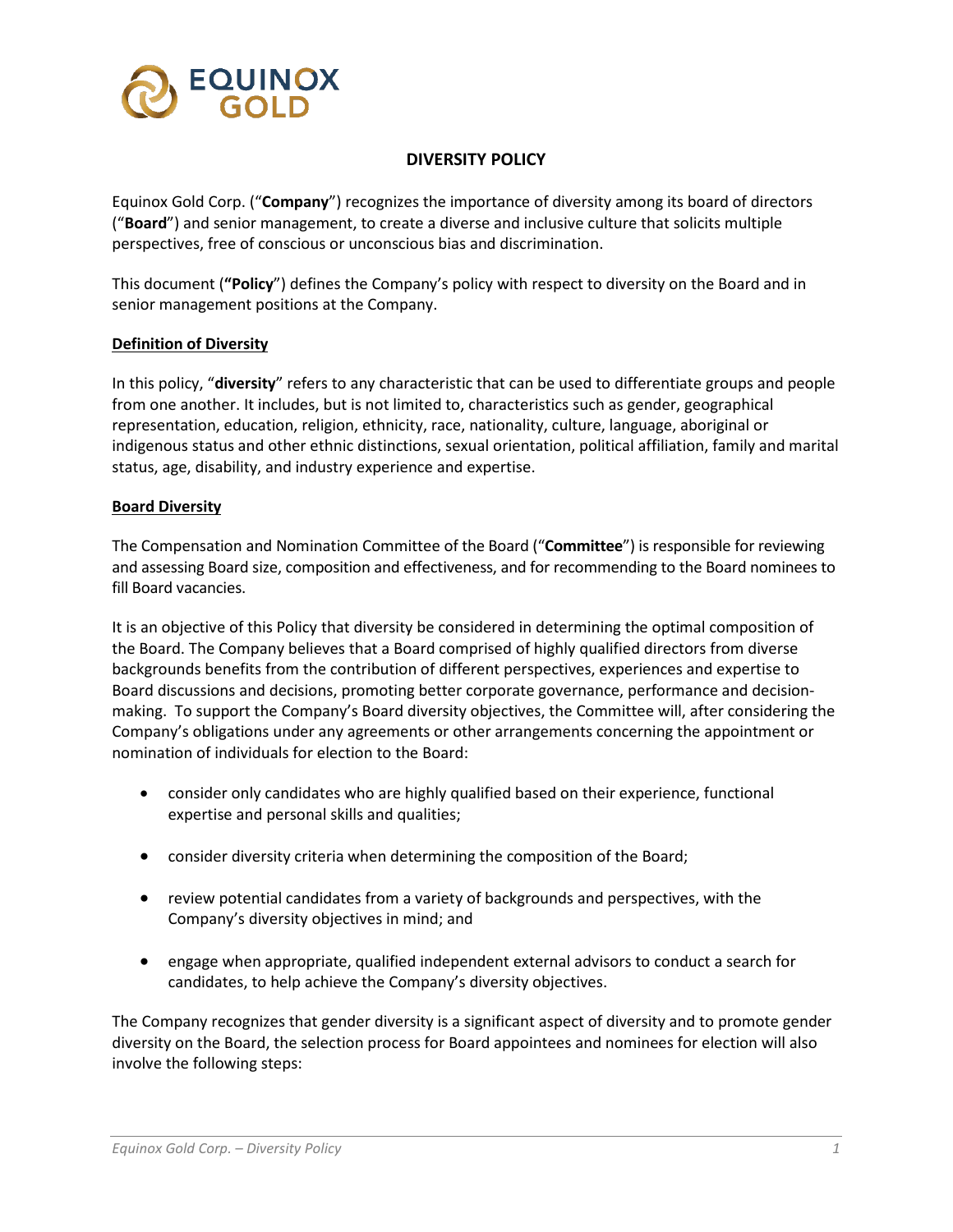- ensure that appropriate efforts are made to include women in the list of candidates being considered for a Board position; and
- if, at the end of the selection process, no women are selected from the list of candidates, the Board must be satisfied that there are objective reasons to support this determination.

As part of the Company's commitment promoting and achieving gender diversity on the Board, the Committee has set a target for the Board's composition of at least 30% women board members by the Company's annual meeting of shareholders to be held in 2023.

# **Senior Management Diversity**

The Committee and the Chief Executive Officer ("**CEO**") are responsible for (a) periodically reviewing and making recommendations to the Board with respect to succession planning matters concerning the CEO and other key senior management of the Company, and (b) reviewing the recommendations of the CEO respecting the appointment of all senior management reporting directly to the CEO.

When reviewing and considering the appointment of candidates for senior management positions, the Committee and the CEO will consider only candidates who are highly qualified based on their experience, education, expertise, personal skills and qualities, and general and sector specific knowledge.

It is an objective of this Policy that diversity also be considered in connection with succession planning and the appointment of members of the Company's senior management. The Company believes that having individuals in senior management positions from diverse backgrounds promotes, among other things, better innovation, performance and effective decision-making. To support the Company's senior management diversity objectives, the Committee and the CEO will, when reviewing and considering the appointment of candidates for senior management positions:

- consider diversity criteria, when determining the optimum composition of senior management;
- review potential candidates from a variety of backgrounds and perspectives, with the Company's diversity objectives in mind;
- engage, when appropriate, qualified independent external advisors to conduct a search for candidates to help achieve the Company's diversity objectives in relation to senior management.

In addition to promote the specific objective of gender diversity in senior management, the Company will:

- regularly review the proportion (in percentage terms) of persons at all levels of the Company who are women;
- monitor effectiveness of, and continue to expand on, existing initiatives designed to identify, support and develop talented women with senior management potential;
- continue to identify new ways to entrench diversity as a cultural priority across the Company; and